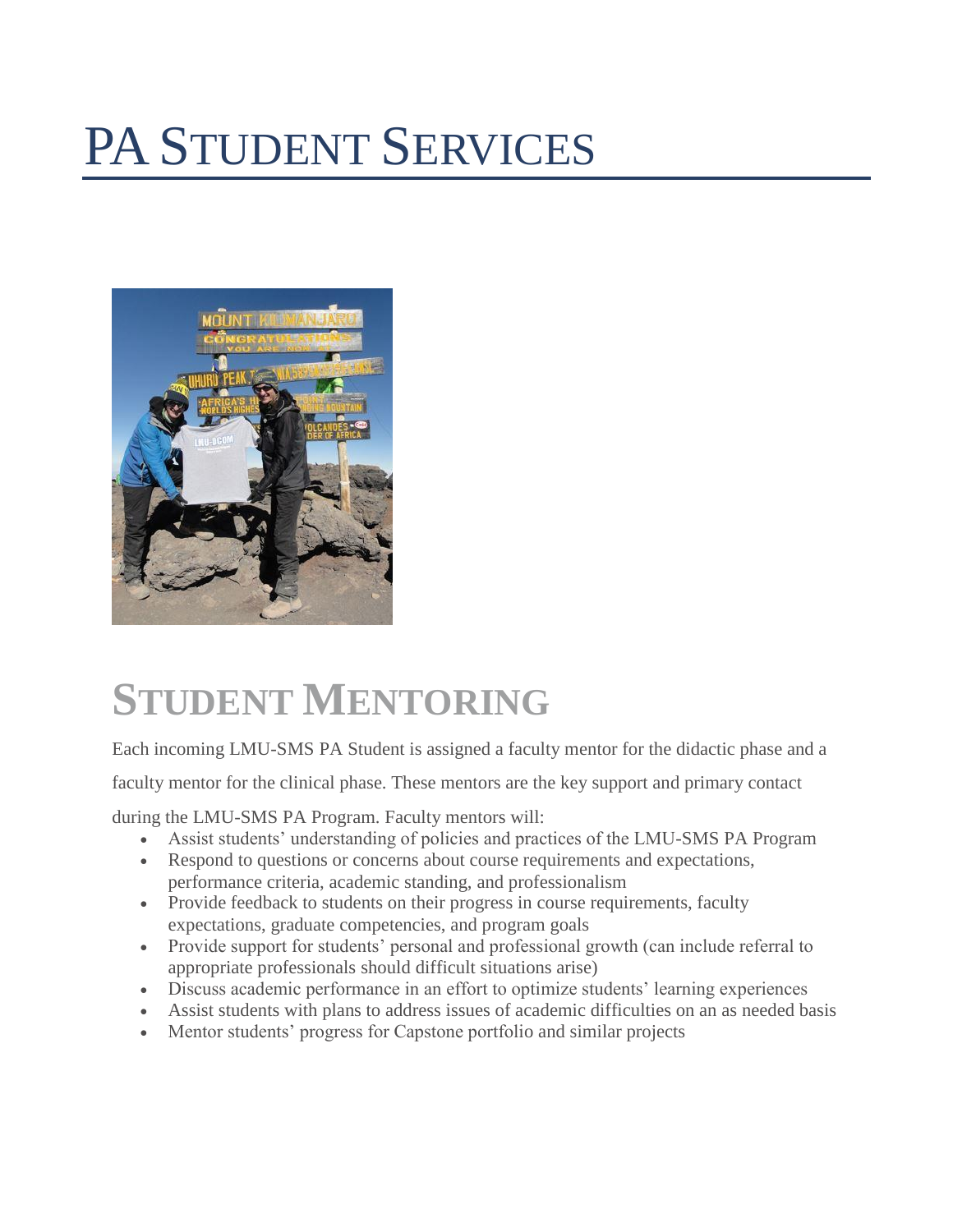Additionally, each incoming LMU-SMS PA Student is assigned a student mentor from the class that matriculated the year prior. These student mentors help students navigate through the program from the perspective of an LMU-SMS PA Student.

# **ACADEMIC SUPPORT SERVICES**

LMU-SMS PA Students may receive academic support in the form of guidance in study methods and further explanation of course content from faculty members and Course Directors. Students may self-refer or be referred by faculty members to the Director of Academic Support for further services including study skills, test-taking strategies, and counseling. Appointments with Dr. Justina Hyfantis, the Director of Academic Support, can be made via email request (Justina.hyfantis@lmunet.edu) or phone 423-869-6563.

# **MEDICAL SERVICES**

LMU students are eligible to use medical services offered through the University Medicine Clinic (UMC). UMC will file claims with the health insurance company; however, students are responsible for payments not covered by their health insurance provider. Appointments can be made by phone at 423-869-7193. Clinic locations include 165 Westmoreland Street, Harrogate, TN and 424 N. Broad Street, New Tazewell, TN.

There are two hospitals in the immediate vicinity, Claiborne County Hospital, 1850 Old Knoxville Road, Tazewell, TN and Appalachian Regional Hospital (ARH), 3600 W. Cumberland Avenue, Middlesboro, KY. Both hospitals have emergency services 24 hours a day, seven days a week. Hospital care is not included with tuition; therefore, students are required to pay all charges for services rendered.

*Lincoln Memorial University, Student Handbook, 2018-2019 Academic Year, Section II: Campus Services; Health Services* (*http://www.lmunet.edu/student-life/handbooks*)